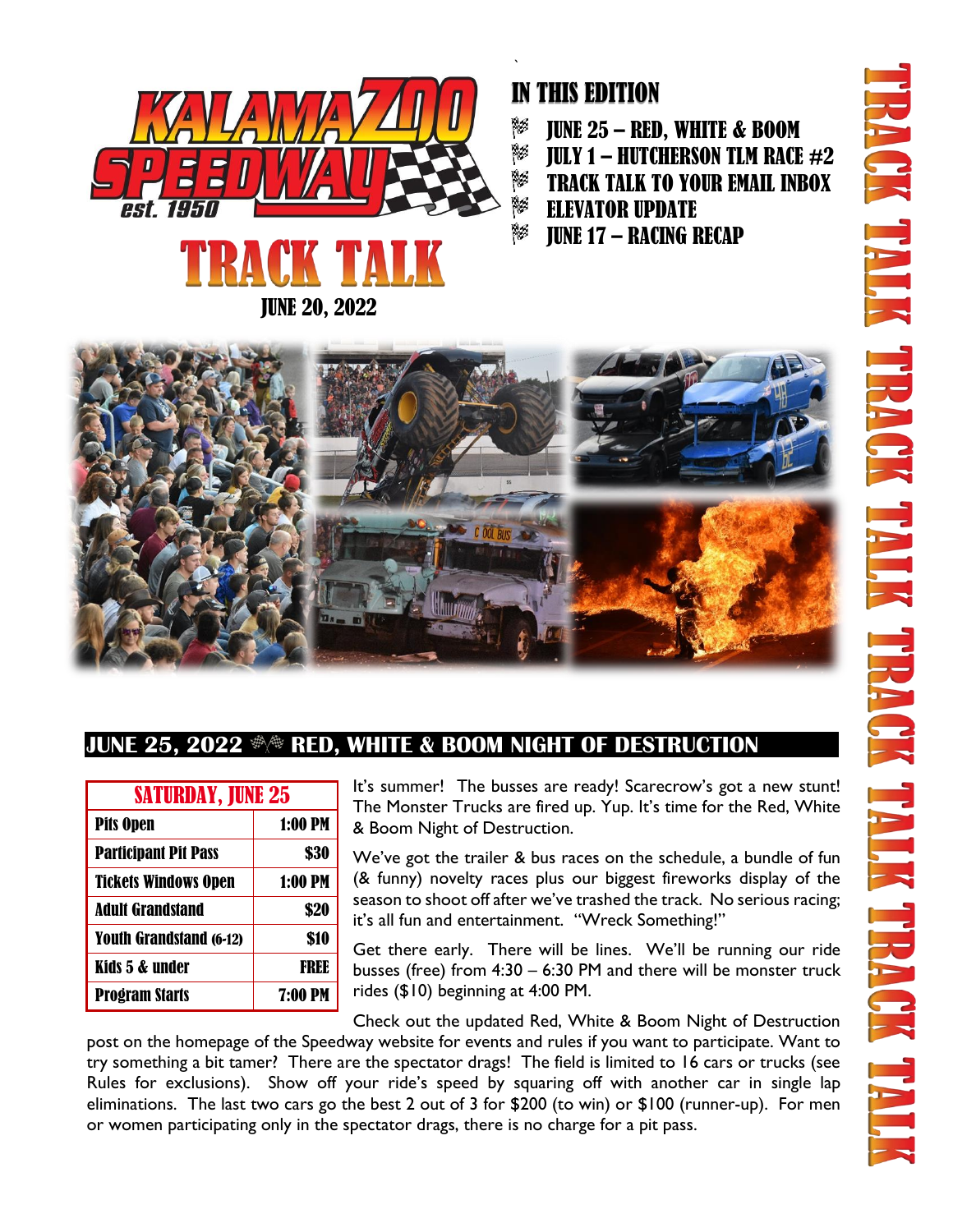### **JULY 1, 2022 \*\* HUTCHERSON GRAND SLAM RACE #2**

| <b>FRIDAY, JULY 1</b>          |                |
|--------------------------------|----------------|
| <b>Pits Open</b>               | 3:30 PM        |
| Adult Pit Pass (13+)           | \$30           |
| <b>Youth Pit Pass</b>          | \$15           |
| <b>Tickets Windows Open</b>    | 3:30 PM        |
| <b>Adult Grandstand</b>        | \$15           |
| <b>Youth Grandstand (6-12)</b> | \$5            |
| Kids 5 & under                 | FREE           |
| <b>Program Starts</b>          | <b>7:30 PM</b> |

Kalamazoo Speedway returns to its regular race program on July 1 when the featured race of the night is the Hutcherson Grand Slam Race #2 for the \$1,000 to win purse. Kenny Head, Billy Shannon and Buddy Head were the top three finishers in Race #1 and are locked into the Grand Slam Finale of 12 drivers racing for the \$2,500 purse on August 12. Nine more drivers will join them, up to six from the remaining qualifying races with the remainder of the field being drawn from the top point holders in the Template Late Models following the close of the August 5 race. Drivers not in the field of 12 will have a bye for the August 12 race. Qualifying races are for points; the August 12 finale is not a point race. Along with the Template Late Models on July 1, the Street Stock, Outlaw FWD and the Zoo Stock will be competing.

#### **JULY 1, 2022 \*\* TRACK TALK TO YOUR INBOX**

Want Track Talk delivered to your email inbox? Sign up at [www.kalamazoospeedway.com,](http://www.kalamazoospeedway.com/) text 269.355.4628 or email [barbara@kalamazoospeedway.com.](mailto:barbara@kalamazoospeedway.com)



### **ELEVATOR UPDATE**

We're close to having an operational elevator! The elevator shaft is almost complete, the elevator itself has been delivered and we're on track to have a working elevator by July 1. Below, Colby Geer unloads the elevator delivery truck; Tony White is in the lift.

One skybox has been set aside to accommodate groups that have a member who is unable to access a skybox without an elevator. The box will be held until the Wednesday prior to any event. (Call 269.355.4628 for assistance and information).





#### **TRACK TALK TRACK TALK** RACK TAL K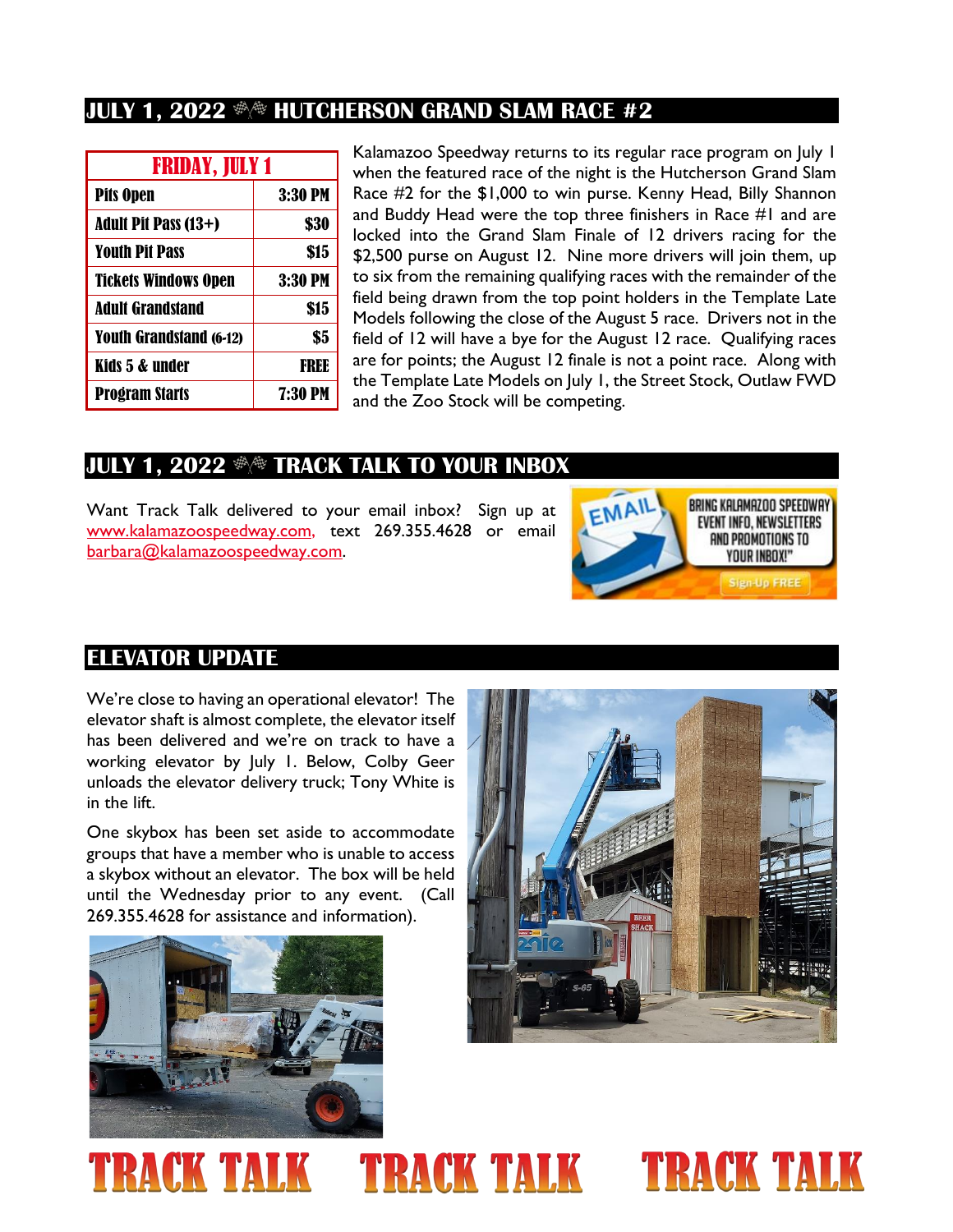#### **JUNE 17, 2022**  $\Re$  **RACING RECAP**

It was perfect weather for Honor Credit Union's weekly racing at Kalamazoo Speedway on June 17. Their staff joined right in by greeting fans as they entered the grandstands, catching some action from the pits and presenting one of the feature winner trophies. Thank you, Honor Credit Union.





Defending champion Todd Harrington took fast time (12.507) in the Landscape Forms Outlaw Super Late Models. Former Street Stock champion Zack Cook won the heat race. In a competitive 40-lap feature where Cook and Harrington had their turn in the lead, it was Brian Bergakker taking the checked flag followed by Rick Senneker, Monte Tolan, Matt Frazier and Doug True finishing in the top five. Doug True, who'd made a play for the lead earlier, Paul Jakubik, Louis Miller, Todd Harrington, Kevin Stewart and Zack Cook rounded out the top 10. Todd Harrington is the new point leader with three drivers trailing by less than 30 points.

The Techworks Street Stock were back after taking last week off and, as usual, treated everyone to a stellar race. Ricky LaDuke continues to stand out and was fast qualifier (14.934). Makenna Long in her first appearance this year took one of the heat races; Alex Sexton took the second heat. Starting in the 10<sup>th</sup> position, Ricky LaDuke's quick time translated into a second feature win for him in this young season. Alex Sexton led for much of the race before LaDuke passed him with a couple of laps remaining in the 30-lap feature. Sexton finished second followed by Kenny Head, Keith Wilfong



and Matt Weenink rounding out the top five. Kyle Ribble, Danny Oxford, Jerry Ballard, Jeremy Young and Curtis Towne made up the second half of the top 10. Jeremy Young remains the point leader with LaDuke cutting his lead to a mere 10 points.

# TRACK TALK TRACK TALK TRACK TALK